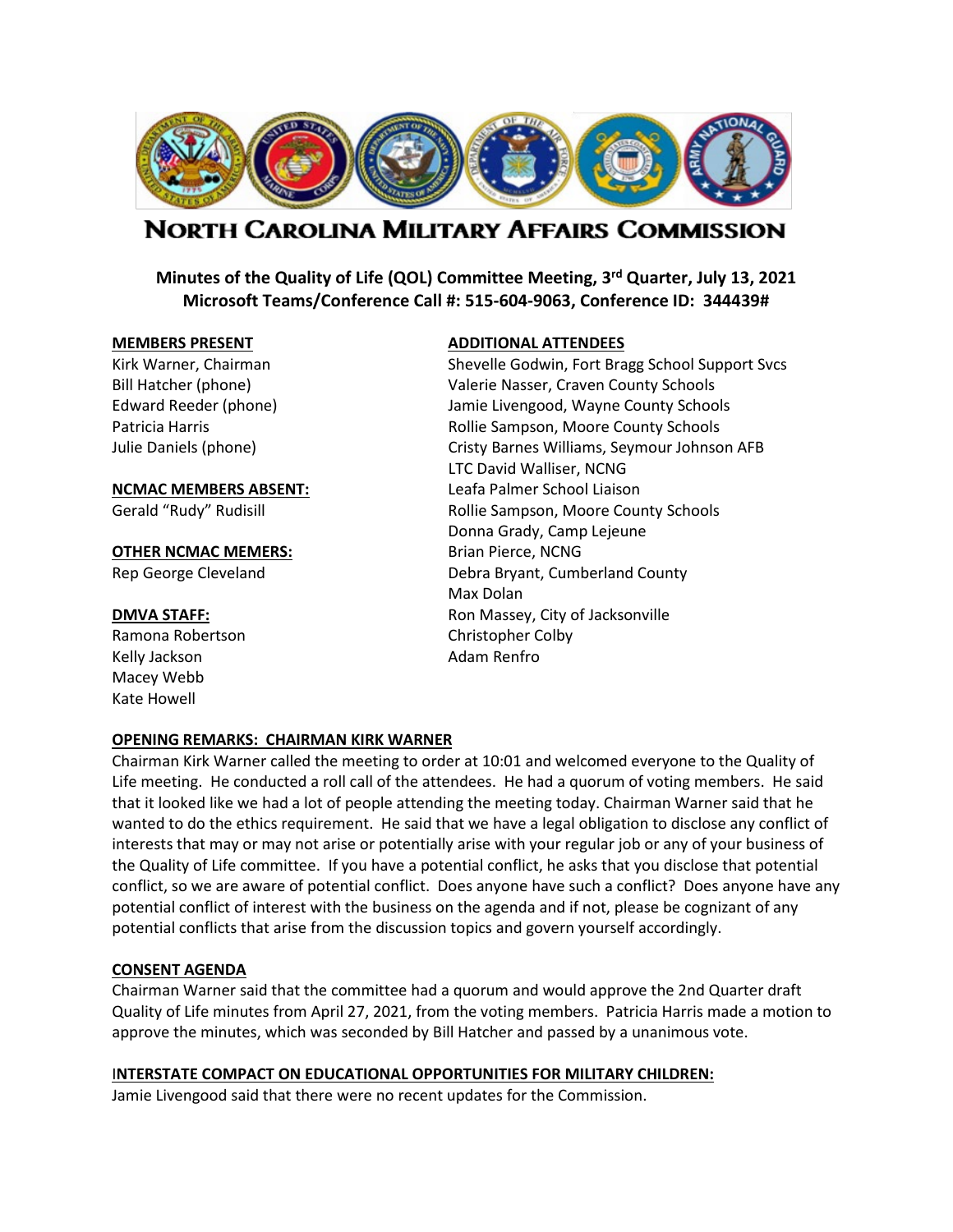# **K-12 AND DEPARTMENT OF PUBLIC INSTRUCTION (DPI) UPDATES/ISSUES:**

Chairman Warner said that one of the K-12 updates/issues.

Purple Star Program: Kirk Warner said that we had a great number of applications and awardees this past year. He asked if that information was being put on the appropriate website and the information for the next year? Valerie Nasser said that she thought that would be appropriate for each District to put that information out. Kirk Warner said that if a school took the time to apply and be awarded, he wants to ensure that this great information is shared with others through a website or social media. Valerie Nasser said that the Department of Public Instruction sends the awardees a banner. Kirk Warner said that maybe the Commission needs to send a letter to the awardees. This needs to go to the Strategic Plan Working Group (SCWG). Kirk Warner said that this is important to do.

Delayed PCS: Chairman Warner asked about PCS moves and are they getting back on track? Donna Grady said that for the Marine Corp, PCS orders are still delayed. There is an issues with manpower for the moving companies and the wooden pallets. The Marine Corp families will be delayed until September or October. Also, in their area there is a housing shortage. She is surprised how many families are letting them know that they are building homes. With the PCS orders, many families have gone that route to build a home to get in the Onslow County area. Kirk Warner said that the second and third order affects will be what will happen to the school children. They have informed the leadership that this will be a problem this school year. Rollie Sampson said that in Moore County they are dealing with the same issues. Valerie Nasser said that with the remote registration, and they know that they will be coming in September/October, they go ahead and register, that could help with using the NC Virtual School. That could be an option for starting in one place and then moving in September/October timeframe. Kirk Warner is this will be a problem for inbound and outbound. Jamie Livengood said that they have been having some of these same conversations. She said that they are also dealing with the housing issues and then having to work on brainstorming solutions to endure that the student is enrolled in the school they should be going to no matter where they are living such as billeting or an extended stay. They have to do a lot of problem solving from a district level. Kirk Warner said that the Department of Defense (DoD) created new dispute resolution system for housing disputes. The Commander will make determinations as to whether payments will be made.

#### MLO/SLO UPDATES:

Wayne County: Jamie Livengood said that the Wayne County and Seymour Johnson school continues to move along as planned.

Craven County: Valerie Nasser said that they are in the planning mode.

Fort Bragg: Shevelle Godwin said that they are experiencing a constant flow of service members coming to the Installation. They continue to receive members from all of the other installations across the globe. They are working with issues about housing, rental property, and others. They can't keep up with all of this. The single service members will be living on the installation. They are just trying to keep up.

#### **DEPARTMENT OF PUBLIC INSTRUCTION (DPI):**

No update or a contact person for DPI. Kirk Warner asked if Kelly Jackson could reach out to Chad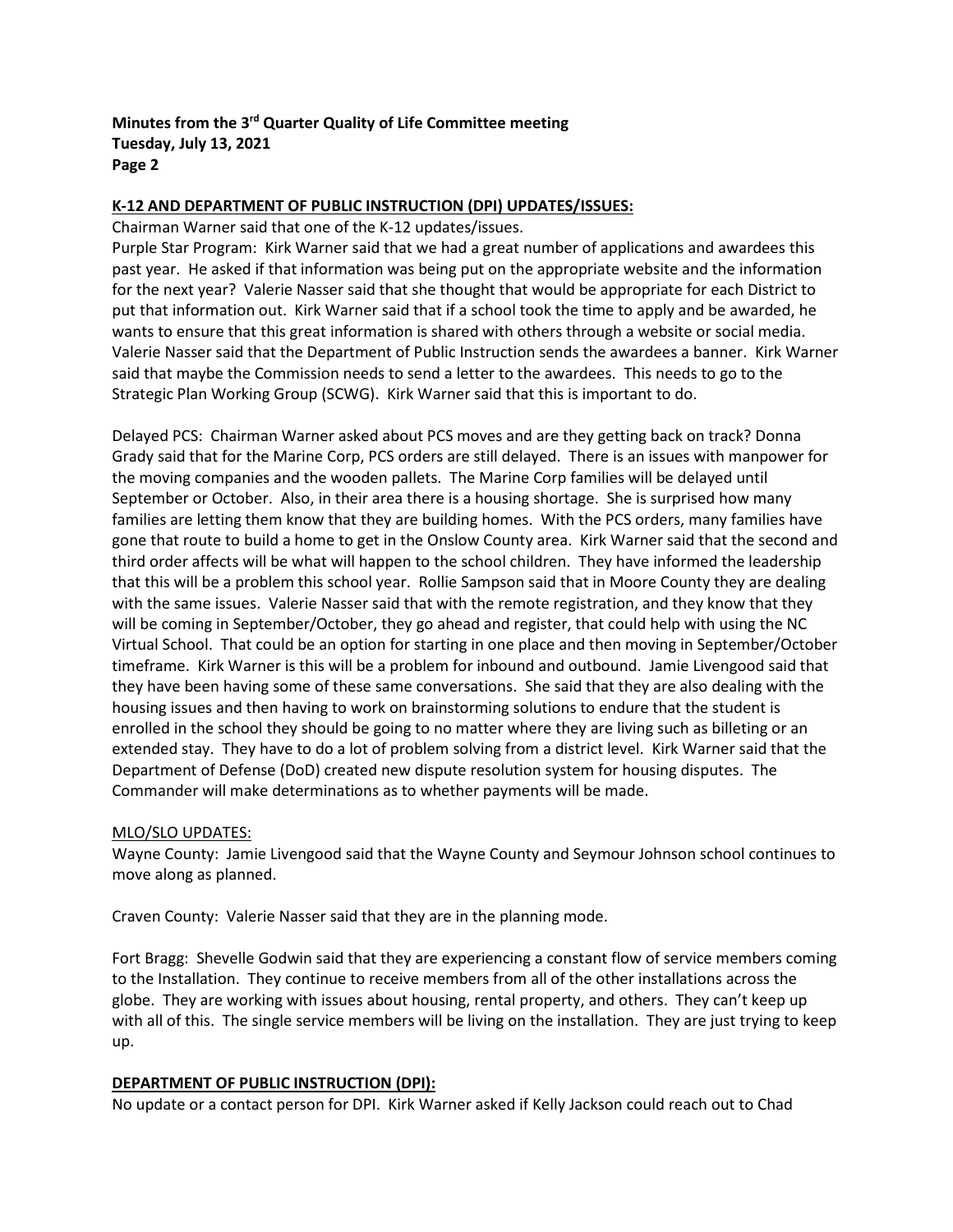Sydnor about Troops to Teacher and if there was any update. Kirk Warner also asked about the Student Identifier. Jamie Livengood said that she could pull the information for her District so there is point of contact (POC) for each district that can get that information and a POC for DPI. Kirk Warner would like to find out who that person is.

# **LEGISLATIVE UPDATE:**

Macey Webb, DMVA updated the committee on a couple of legislative items.

# **H297- DMV Deployed Armed Forces Exemptions.**

- Amends proposed GS 20-35(d) to provide a defense for the offense of driving without a license if the person was deployed as a member of the US Armed Forces (was, deployed on active military duty) when the license expired and has obtained a renewed license within 30 days after returning from deployment.
- Amends GS 20-7 to require the Division of Motor Vehicles to offer remote conversion to the holder of a full provisional license issued to a State resident if the provisional license holder is deployed out-of-state as a member of the US Armed Forces.
- Currently sits in Senate Rules Committee, where it should come out of that Committee and receive its second and third reading on the Senate floor.

# **H76- Modernize Debt Settlement Prohibition.**

- Would make it to where no person, directly or through affiliates, shall engage in, offer to engage in, or attempt to engage in debt adjusting or debt settlement. If they do so, they would be guilty of a class 2 misdemeanor.
- Currently sits in Senate Rules Committee. This is a finance bill, and therefore, it did not have to make the crossover deadline.

# **H584- Vet. Posttraumatic Stress/Mitigating Factor.**

- Provides that id a defendant has been diagnosed as suffering from PTSD as a result of his or her military service in one or more combat zones and is undergoing treatment for that condition, the Court can use this as a mitigating factor when sentencing. Requires documentary evidence to be submitted to the court to verify military service and PTSD diagnosis.
- Currently sits in Senate Rules Committee.

# **H323- Military Readiness and Rural Resilience Act.**

- This act will incentivize buffering of military installations from incompatible development and protect floodplains in hurricane-disaster counties through the use of time-limited tax credits.
- Currently sits in House Finance Committee. Since this is a finance bill, it did not have to make the crossover deadline.

# **H83- Eliminate Income Tax for Military Retirees.**

- This act would exclude military retirement pay from taxation for the retirement pay for a retired member of the Armed Forces who have served at least 20 years.
- Currently sits in Senate Rules Committee.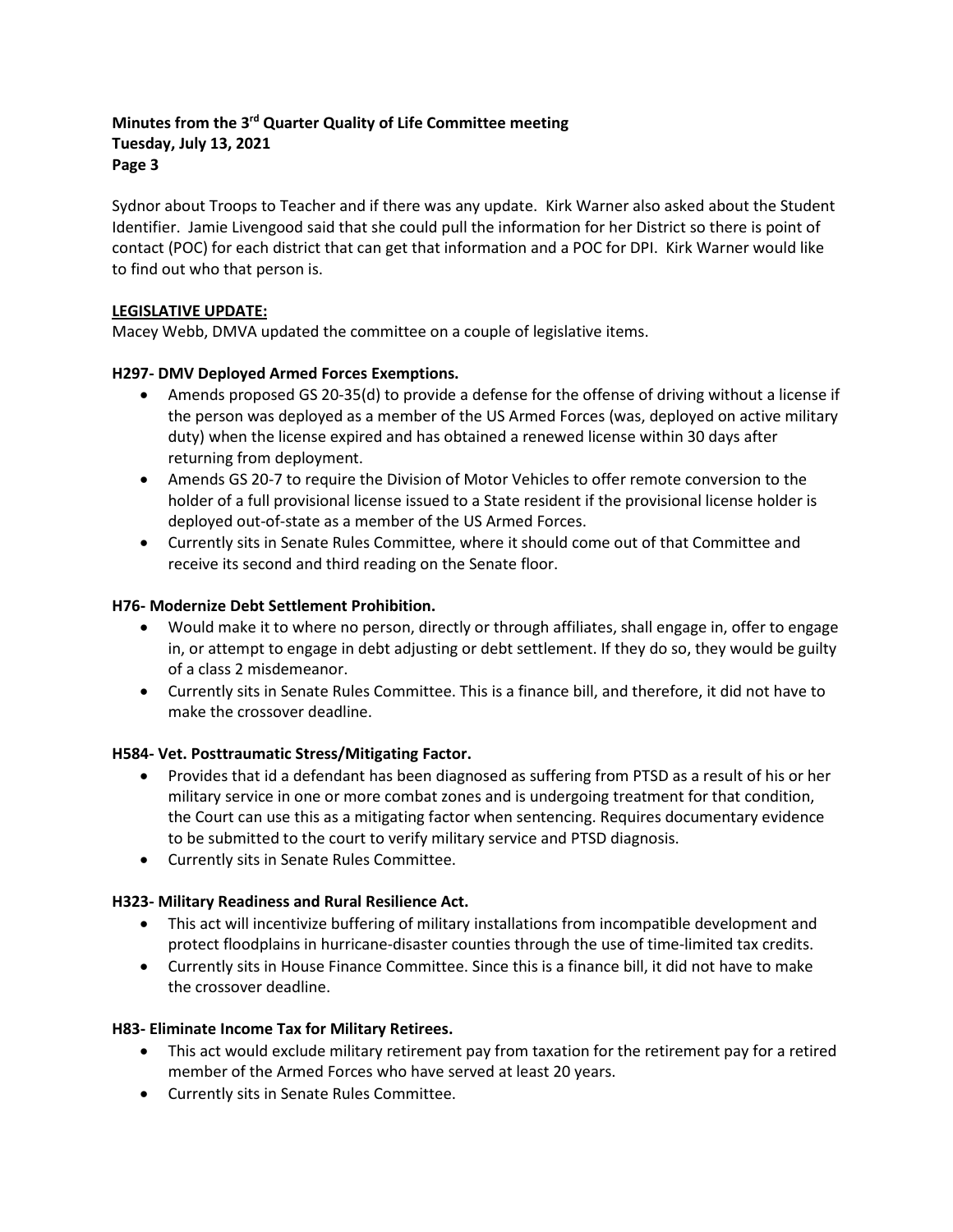# **S442- Funds for Veterans/HBOT.**

- Requires the Community Foundation of NC East, Inc., within funds provided in this act, to provide free hyperbaric oxygen therapy treatment to veterans who are residents of the state with a diagnosis of traumatic brain injury (TBI) or posttraumatic stress disorder (PTSD).
- Currently sits in Senate Appropriations Committee. Since this bill has appropriations tied to it, it did not have to make the crossover deadline.

#### **S621- NC Military Business Center Funds.**

- This bill would appropriate from the General Fund to the Community Colleges System Office \$250,000 in recurring funds for the 2021-2022 fiscal year in additional State funds to support the North Carolina Defense Cyber Office in the North Carolina Military Business Center.
- Currently sits in Senate Appropriations Committee. Since this bill has appropriations tied to it, it did not have to make the crossover deadline.

#### Discussion:

Kirk Warner said that Nebraska was now the 34th State to pass legislation for military pay tax exemption. Rep Cleveland said that as far as he knew, the General Assembly was not going to take that bill up this year. Something of that size would have to be in the budget but anything is possible. House Bill 297 is on the Senate floor today and it will be passed. He said that the State Level Military Liaison position had been put into the House budget by him. He does not think that the Governor will sign the budget. Kirk Warner said that it can't be passed if it is not there. He also said that there was some momentum for the special prosecutor for sexual assault but that will also take time.

Kirk Warner said that they have a Score Card Working Group and that is going well. The highlights from their meeting are that they think the data is dated and hopefully in July they will have some new data and hopefully could move the needle for our State. We will also be looking for the other Services to develop a score card. This could be a Base Realignment and Closure (BRAC) type criteria. We also looked at the catchment areas and whether that needs to be honed-in a bit. We also talked about Portability of Licensure, National Board Certification, and transfer of certifications. Another topic was Pre-Kindergarten availability which seemed to be red/yellow. We want to focus on the red from the score card and move it in a positive direction. There was some discussion that we may need our own score card to help shape the federal score cards. It may be helpful to add or delete criteria that does not make sense. We are focusing mostly on the left side of the score card. On the right side we are better on that criteria but there are things that we can always improve on. We are looking at the criteria for Shaw Air Force Base as similar to Seymore Johnson Air Force Base and Pope. We are brainstorming and a healthy discussion from everyone.

Shevelle Godwin said that the MLO/SLO's have been talking about this topic. They were looking at the information and the Army did some of this in 2013. They also got an evaluation in 2015. She has gone to their Army Headquarters person, and they will be looking at this information again. That person will get back with them about how this will happen again in the future. Kirk Warner said that any information or assessments they can get, would be helpful.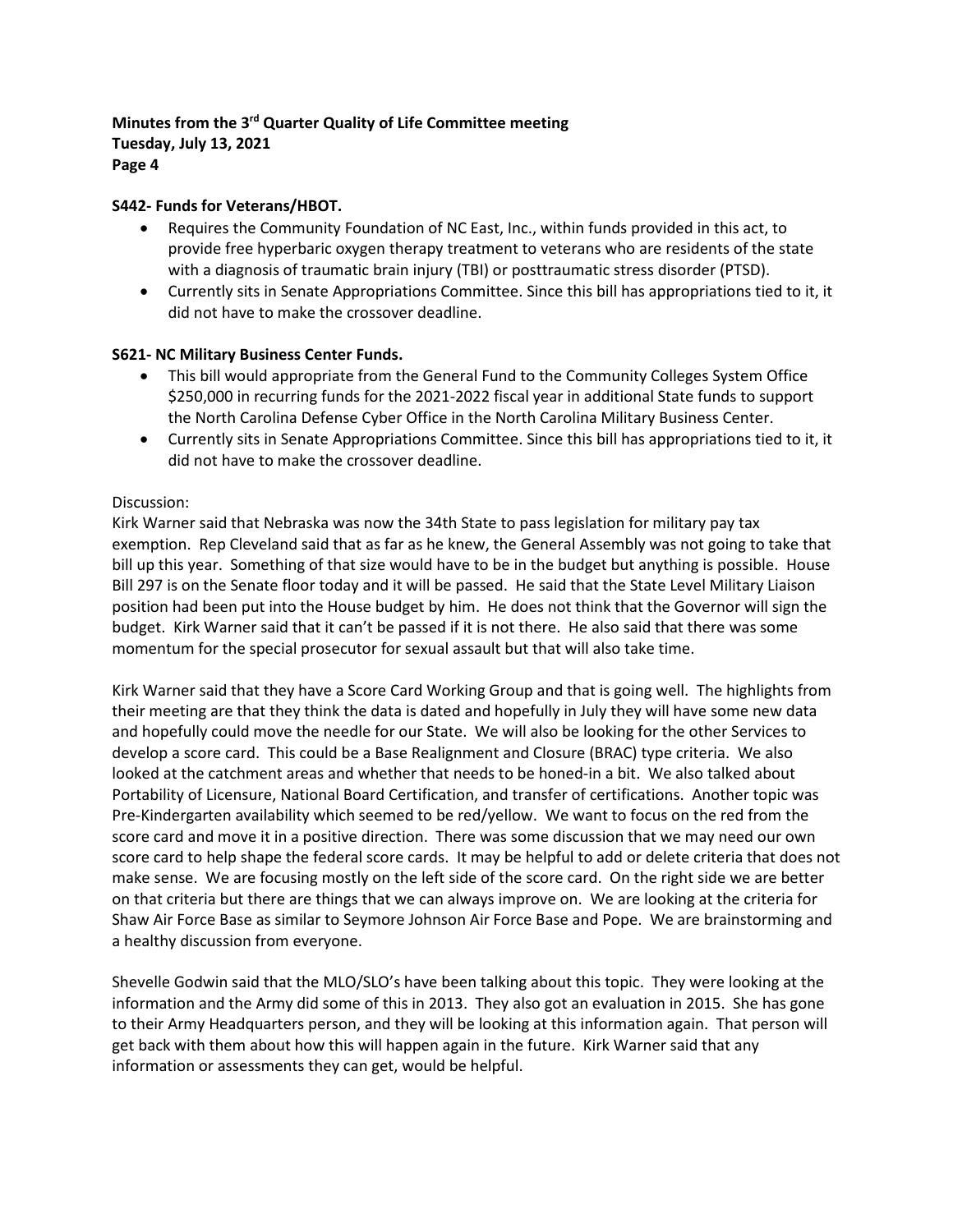Kirk Warner said that they looked at the Graduation rate. They need to track the people. If someone graduates mid-year, who gets that graduation rate? Rep Cleveland said that if you have a student for over ½ a year, you should get that as part of your graduation rate. Jamie Livengood said that it will be counted against you if you are not tracking that student. There is an audit process. If you have some way of showing that the other school requested that students record, that will get that student off of your books. If that student did not go through the withdrawal process, and you have nothing come to your school from the gaining school, you can't remove them from your records. Rep Cleveland said that if the record keeping is not done properly, that will count against you. Jamie Livengood said yes. She said that she had become a detective to help her school and district track certain children that are military. Her district tries to communication as much as possible to help with the audit process to get students no longer at a school off of the books. Kirk Warner asked about a military person who retired and moved back to their home state. What about their children. Rollie Sampson said that the process is the same. Rollie Sampson said that if the school system would accept the PCS order as proof that the student is leaving a school district, and going to another school district, they would not have to track students all across the world. The PCS or retirement orders should be accepted documents. Rep Cleveland asked who has to make that determination? Rollie Sampson said that this was a DPI matter. Shevelle Godwin said that this is a huge issue and needs to be resolved.

# **NC VIRTUAL PUBLIC SCHOOLS: CHRISTOPHER COLBY/ADAM RENFRO**

How We Support Military Families:

# History:

- Established by the General Assembly to open no later than June 30, 2007
- Session Law 2006-66 (Section 7.16.(a-e))
- School year 2007-08 NCVPS enrollment was 17,325; current enrollment over 55,000
- Nation's second largest state-led virtual school

# Who We Serve:

- Public Schools
- Charter Schools
- Special Schools
- Department of Defense Schools
- Bureau of Indian Affairs Schools
- Division of Juvenile Justice
- Home Schools
- Private Schools

# NC Virtual Courses:

- Core Courses (Math, Science, English, and Social Studies)
- World Languages
- Middle School
- Arts & Electives
- Advanced Placement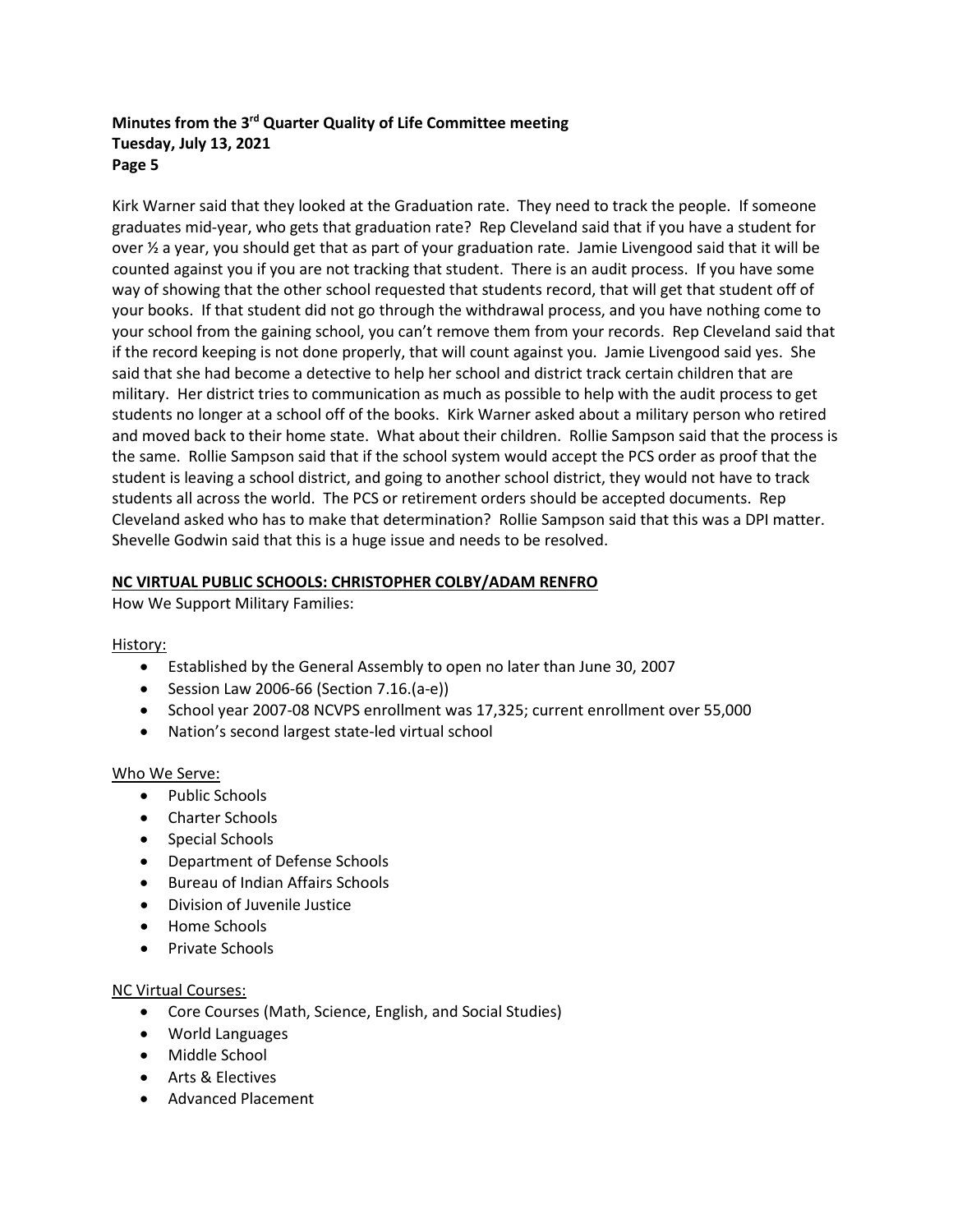- - Career & Technical Education
	- Credit Recovery
	- Occupational Course of Study

#### NC Virtual Teachers:

- 700+ Teachers per semester
- 64% Master's Degrees
- 43 % National Board Certified
- 100 % NC Highly Qualified & Licensed

# NC Virtual Funding: NC Virtual Funding 101, Step by Step Guide.

#### Scenarios:

- Service Member with a PCS Date Mid-Semester
- Service Member PCS to a State with Different Graduation Requirements
- Others? Call us.

#### Questions?

Points of Contact: Christopher Colby, District & School Liaison, NCVPS Adam Renfro, Outreach and Support Coordinator, NCVPS

# **PUBLIC COMMENTS:**

Chairman Warner asked if there were any public comments from anyone attending the meeting.

Topic for the NC Military Affairs Commission:

- NC Virtual School presentation
- Score Card update

Shevelle Godwin said they had an opportunity that she wanted to share with the committee:

Fayetteville State is providing numerous STEM camps for our Teens this summer and I wanted to make sure you are aware of this information. Fort Bragg School Liaison Officers are working with the UNITE Program to work with NASA, Third EYE Augmented Reality and Pope Army Airfield Public Affairs to bring in our Service Members. In addition, Dr. Connelly and her team will work with STARward which will be another opportunity for our students and teachers for the next two years.

The STARward STEM Expo will include…

- 1. Greetings from project partners Cumberland Co Schools, DoD STEM, & RTI International
- 2. Keynote talk by Dr. Bernard Harris medical scientist and former astronaut who was the first
- African American to conduct a space walk
- 3. Presentation by DreamUp